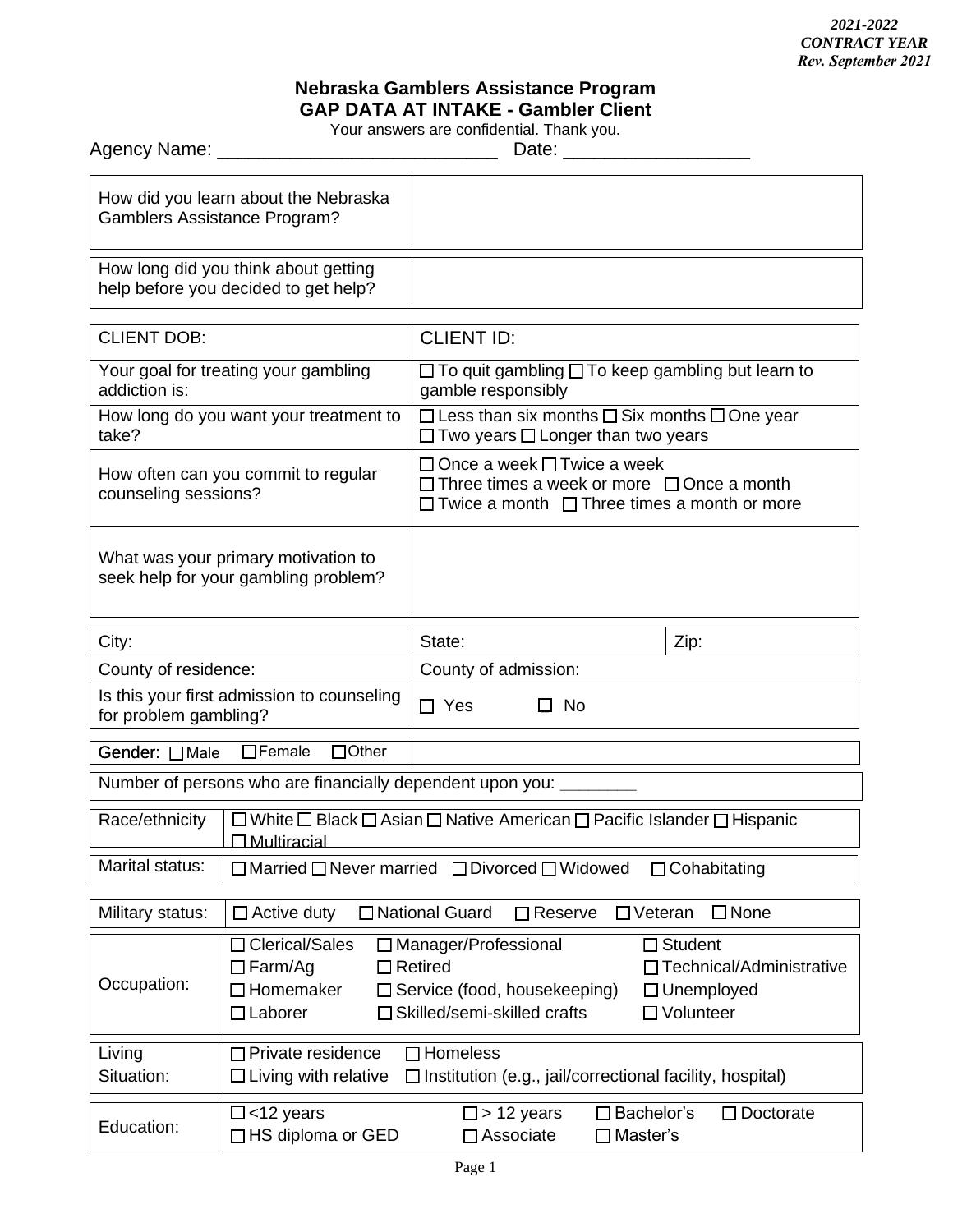| Employment:                                                                                                                                       | $\Box$ Employed full time for salary or wages<br>$\Box$ Retired<br>$\Box$ Student<br>□ Employed part time for salary or wages<br>□ Self-employed<br>$\Box$ Unemployed<br>$\Box$ Disability |                                                                                                                                                                |                                                                                                     |                            |
|---------------------------------------------------------------------------------------------------------------------------------------------------|--------------------------------------------------------------------------------------------------------------------------------------------------------------------------------------------|----------------------------------------------------------------------------------------------------------------------------------------------------------------|-----------------------------------------------------------------------------------------------------|----------------------------|
| Health Insurance:                                                                                                                                 | $\Box$ Medicaid<br>□ Private health insurance. Name of insurance company:<br>$\Box$ Medicare<br>$\Box$ No insurance                                                                        |                                                                                                                                                                |                                                                                                     |                            |
| Income Source:                                                                                                                                    | $\Box$ Alimony<br>$\Box$ Disability<br>$\Box$ Employment                                                                                                                                   | $\Box$ Illegal activity<br>$\Box$ Public assistance<br>$\Box$ Retirement/Pension                                                                               | $\square$ Savings<br>□ Unemployment compensation<br>$\Box$ No income                                |                            |
|                                                                                                                                                   |                                                                                                                                                                                            | Approximate annual gross income (nearest 1,000): \$                                                                                                            |                                                                                                     |                            |
| Approximate annual gross household income (nearest 1,000): \$                                                                                     |                                                                                                                                                                                            |                                                                                                                                                                |                                                                                                     |                            |
|                                                                                                                                                   |                                                                                                                                                                                            | Approximate current household debt (nearest 1,000): \$                                                                                                         |                                                                                                     |                            |
| Approximate gambling debt (nearest 1,000): \$                                                                                                     |                                                                                                                                                                                            |                                                                                                                                                                |                                                                                                     |                            |
|                                                                                                                                                   |                                                                                                                                                                                            | Number of workdays you have missed in last 30 days due to gambling?                                                                                            |                                                                                                     |                            |
| Age when first gambled: ______                                                                                                                    |                                                                                                                                                                                            |                                                                                                                                                                |                                                                                                     |                            |
| Who first introduced you to gambling?<br>$\square$ Parent<br>$\Box$ Other relative $\Box$ Friend $\Box$ Self                                      |                                                                                                                                                                                            |                                                                                                                                                                |                                                                                                     |                            |
| When you started<br>gambling, what<br>was your first<br>gambling activity?<br>(SELECT ONE)                                                        | $\square$ Bingo<br>$\Box$ Day trading<br>$\Box$ Dice/Craps<br>$\Box$ Internet (Daily<br>Fantasy, etc.)<br>$\Box$ Keno                                                                      | $\Box$ Lottery<br>$\Box$ Mechanical amusement cash<br>device (e.g., video gaming<br>terminal; Bankshot/skill touch)<br>$\Box$ Poker<br>$\Box$ Other card games | $\Box$ Pull tabs<br>$\Box$ Racing<br>$\Box$ Slot machines<br>$\Box$ Sports<br>$\Box$ Table games    | $\Box$ Scratch off tickets |
| What was your<br>first choice of<br>gambling activity<br>in the last 12<br>months?<br>(SELECT ONE)                                                | $\Box$ Bingo<br>$\Box$ Day trading<br>$\Box$ Dice/Craps<br>□ Internet (Daily<br>Fantasy, etc.)<br>$\Box$ Keno                                                                              | $\Box$ Lottery<br>$\Box$ Mechanical amusement cash<br>device (e.g., video gaming<br>terminal; Bankshot/skill touch)<br>$\Box$ Poker<br>$\Box$ Other card games | $\Box$ Pull tabs<br>$\Box$ Racing<br>$\square$ Slot machines<br>$\Box$ Sports<br>$\Box$ Table games | $\Box$ Scratch off tickets |
| How often have you gambled in the last 12 months?<br>$\Box$ 1x Month $\Box$ 2-3x Month<br>$\Box$ 1-2x Week<br>$\square$ 3-6x Week<br>$\Box$ Daily |                                                                                                                                                                                            |                                                                                                                                                                |                                                                                                     |                            |
| On average, how many dollars do you wager when you gamble per month? \$                                                                           |                                                                                                                                                                                            |                                                                                                                                                                |                                                                                                     |                            |
| Gambling location.<br>(First Choice).<br>(SELECT ONE)                                                                                             | $\Box$ Card room<br>$\Box$ Casino<br>□Convenience<br>store                                                                                                                                 | $\Box$ Home<br>□ Jail/Prison<br>$\Box$ Racetrack<br>$\Box$ School<br>□ Keno venue<br>$\Box$ Computer<br>$\square$ Mobile device                                | $\Box$ Public libraries<br>□ Sport Bar<br>$\square$ Work                                            | $\Box$ Social clubs        |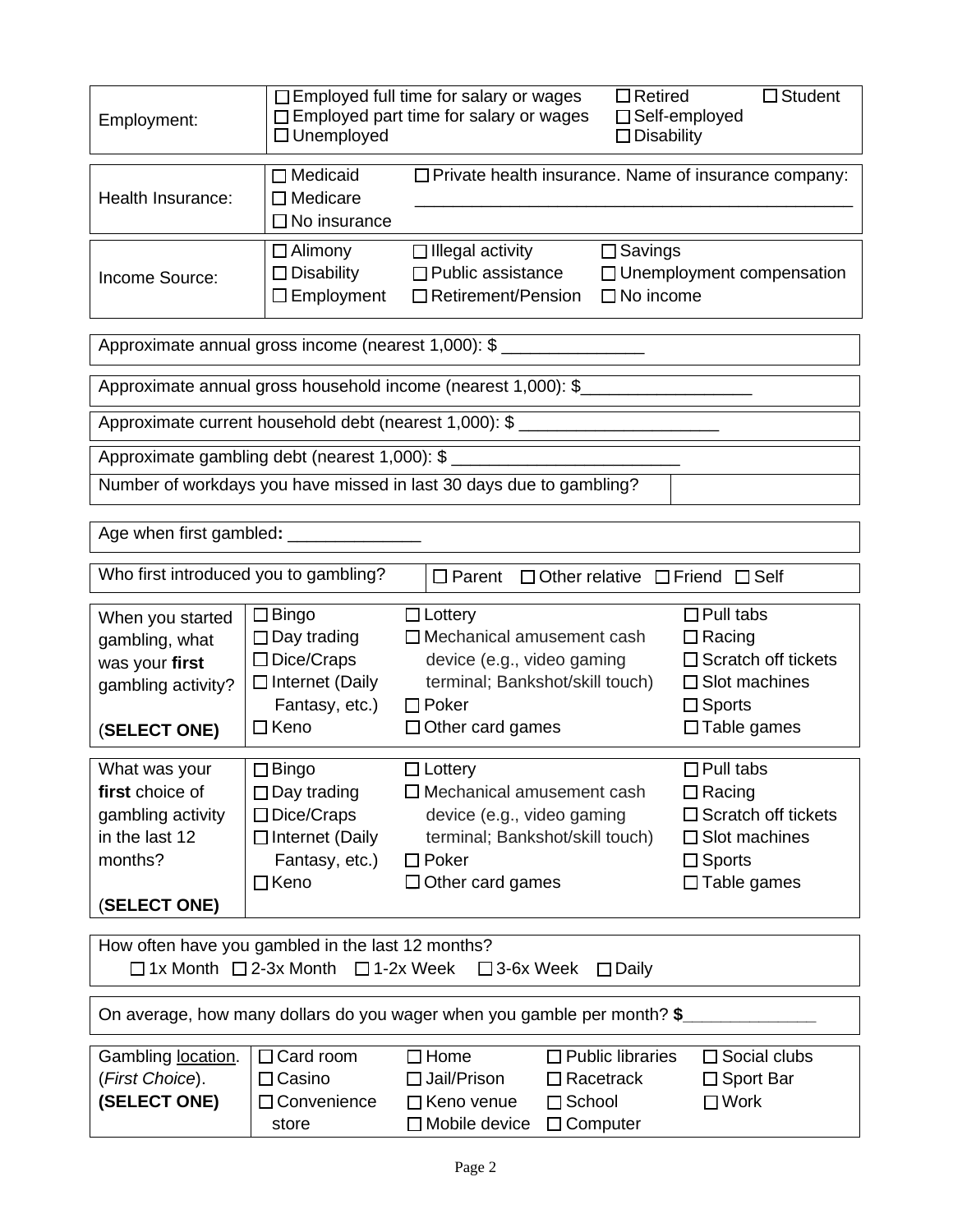| Gambling location.<br>(Second choice).<br>(SELECT ONE)                                                                  | $\Box$ Card room<br>$\Box$ Casino<br>□ Convenience<br>store                     | $\Box$ Home<br>$\Box$ Jail/Prison<br>$\Box$ Keno venue<br>$\Box$ Mobile device | $\Box$ Public libraries<br>$\Box$ Racetrack<br>$\Box$ School<br>$\Box$ Computer | $\Box$ Social clubs<br>$\Box$ Sport Bar<br>$\square$ Work |  |
|-------------------------------------------------------------------------------------------------------------------------|---------------------------------------------------------------------------------|--------------------------------------------------------------------------------|---------------------------------------------------------------------------------|-----------------------------------------------------------|--|
| In the past twelve months, have you thought that you<br>needed to break the law to support your gambling?               |                                                                                 | $\Box$ Yes<br>$\square$ No                                                     |                                                                                 |                                                           |  |
| In the past twelve months, number of times in prior gambling counseling?                                                |                                                                                 |                                                                                |                                                                                 |                                                           |  |
|                                                                                                                         | In the past twelve months, number of times in prior substance abuse counseling? |                                                                                |                                                                                 |                                                           |  |
| In the past twelve months, number of times in prior mental health counseling?                                           |                                                                                 |                                                                                |                                                                                 |                                                           |  |
| In the past twelve months, have you attended any self-<br>help support groups?                                          |                                                                                 |                                                                                | $\Box$ Yes                                                                      | $\square$ No                                              |  |
| Have you considered ending your life in the past<br>twelve months?                                                      |                                                                                 |                                                                                | $\Box$ Yes                                                                      | □No                                                       |  |
| Have you attempted to end your life in the last twelve<br>months?                                                       |                                                                                 |                                                                                | $\Box$ Yes                                                                      | $\square$ No                                              |  |
| Did you know that problem gambling counseling provided through the NE<br>Gamblers Assistance Program (GAP) is paid for? |                                                                                 |                                                                                | $\Box$ Yes                                                                      | $\Box$ No                                                 |  |
| Is it important to you that gambling counseling services are paid for?                                                  |                                                                                 |                                                                                | $\Box$ Yes                                                                      | $\Box$ No                                                 |  |